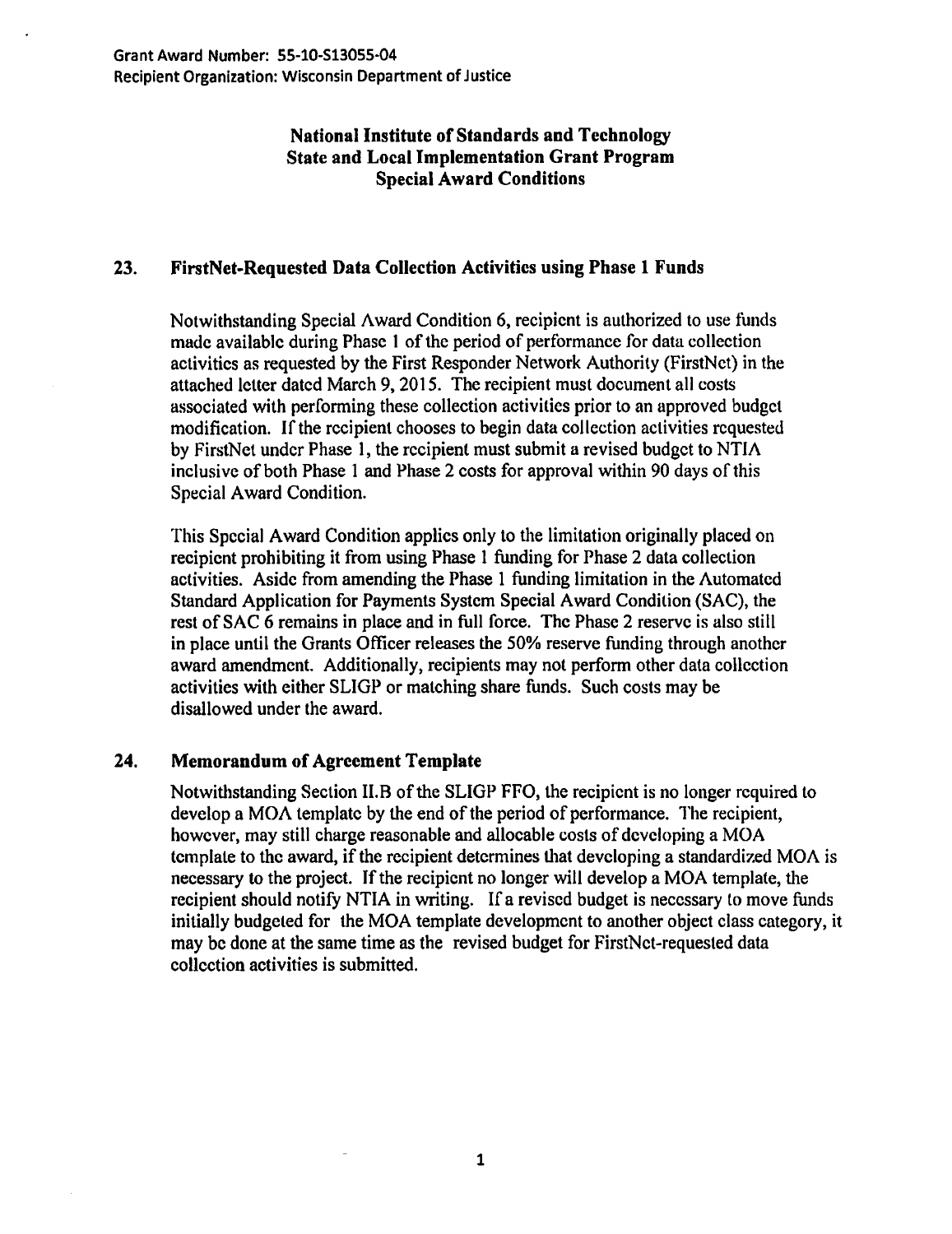

March 9, 2015

The Honorable Lawrence E. Strickling Assistant Secretary for Communications and Information U.S. Department of Commerce 1401 Constitution Avenue, N.W. Washington, D.C. 20230

RE: SLIGP Second Phase - Finalized Data Collection Elements

Dear Assistant Secretary Strickling:

The first Responder Network Authority (firstNet) hns confirmed its approach to data collection for the second phase of the State and Local Implementation Grant Program (SUGP) following meetings with, and the receipt of input from, the State Single Points of Contact (SPOCs). Based on the processes and anticipated timing for the development of the Comprehensive Network Solution{s) Request for Proposal and State Plans for building, operating, and deploying the nationwide public safety broadband network, along with the feedback from many SPOCs, FirstNet has concluded that the attached data collection clements are those that would be useful for the second phase of SLIGP and will pursue accordingly.

The attached data elements arc intended to maximize the collection of stakeholder inputs for FirstNct's planning process to help shape the Nationwide Public Safety Broadband Network acquisition and ultimately the State Plans that arc delivered to each Governor. In particular, FirstNet will request data from the States on five general topics:

- 1) Coverage desired coverage areas and deployment phases
- 2) Users and Operational Areas- information on potential user base and their operational areas
- 3) Capacity Planning- information on applications and data usage
- 4) Current Providers / Procurement information on current service providers, plans, and potential barriers to adoption
- 5) State Plan Decision documentation of the process and potential barriers for State Plan decision-making

I thank you for your prompt attention to this matter and. as always, look forward to our ongoing partnership on SLIGP endeavors.

Sincerel<sup>®</sup> TJ Kennedy

Activa Executive Director **First Responder Network Authority** 

cc: Stephen Fletcher, Associate Administrator for Public Safety National Telecommunications and Information Administration